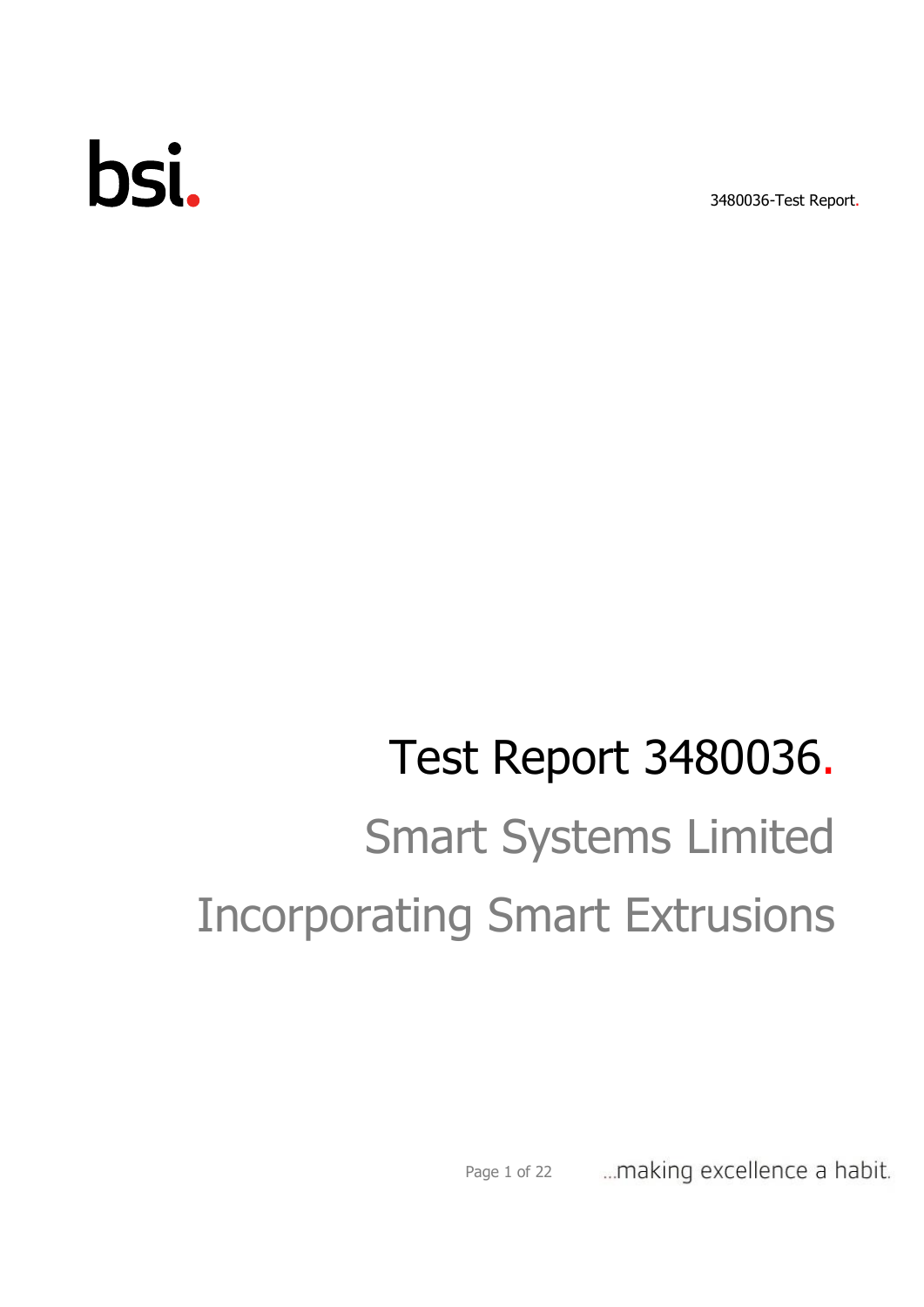



This report has been prepared by Jack Nicholls and relates to the activity detailed below:

| Job/Registration Details                                                                                 |                                                                                                           | <b>Client Details</b>                                                                                                               |
|----------------------------------------------------------------------------------------------------------|-----------------------------------------------------------------------------------------------------------|-------------------------------------------------------------------------------------------------------------------------------------|
| Job number:<br>Job type:<br>Start Date:<br>Test type:<br>Sample ID:<br><b>Registration:</b><br>Protocol: | 3480036<br><b>Testing Samples Submitted</b><br>08/03/2022<br>Direct<br>10198114<br><b>NA</b><br><b>NA</b> | <b>Smart Systems Limited</b><br><b>Incorporating Smart Extrusions</b><br>Arnolds Way<br>Yatton<br><b>BS49 4QN</b><br>United Kingdom |
| Quality system:<br><b>Registration:</b>                                                                  | <b>NA</b><br><b>NA</b>                                                                                    |                                                                                                                                     |
| Protocol:<br>Quality system:                                                                             | <b>NA</b><br><b>NA</b>                                                                                    |                                                                                                                                     |

The report has been approved for issue by David Vinyard – Senior Test Engineer

| <b>Approved For Issue</b> |                        |
|---------------------------|------------------------|
| Dinjere                   | Issue Date: 6 May 2022 |

## Objectives.

Direct Test

## Product Scope.

Visofold 6000 Aluminium Double Door

## Report Summary.

The sample was received on 08 March 2022 and the testing was started on 18 March 2022.

The sample submitted complied with the requirements of the test work conducted.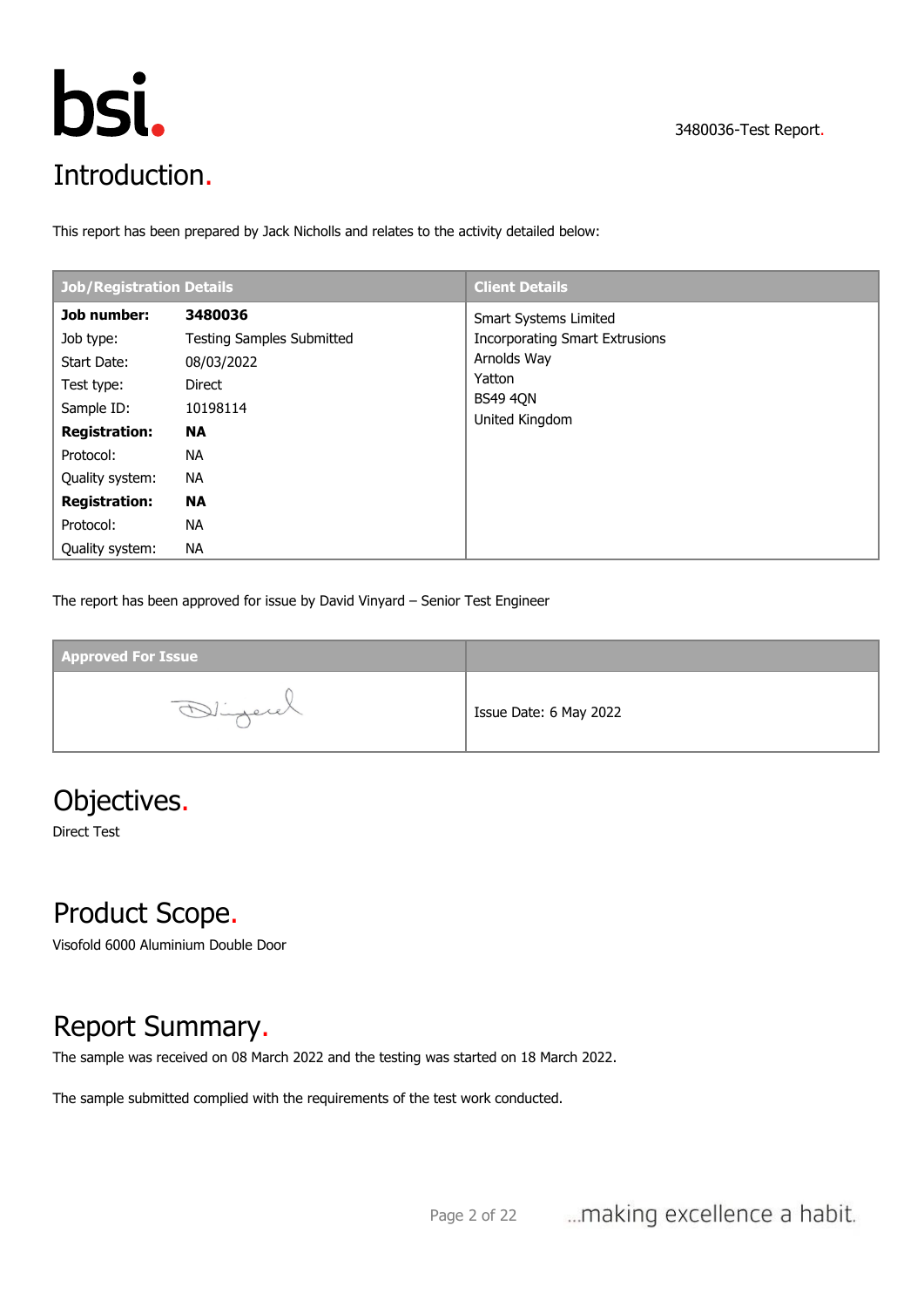

## BS:6375-1:2015 + A1:2016 Weather Type Test.

1 off double leaf open out glaze in hinged door assembly full glass infill with a with a standard fully rebated threshold

(Sample ID No 10198114)

Date sample received: 08 March 2022

## Test Results.

| 1. | Air Permeability | The test sample met the requirements of the Specification, in respect of Clause 6, for<br>Test Pressure Class 4.                      |
|----|------------------|---------------------------------------------------------------------------------------------------------------------------------------|
| 2. | Watertightness   | The test sample met the requirements of the Specification, in respect of Clause 7, for<br>Test Pressure Class E1050.                  |
| 3. | Wind Resistance  | The test sample met the requirements of the Specification, in respect of<br>6375-1:2015 + A1:2016, for Exposure Category BE (1600Pa). |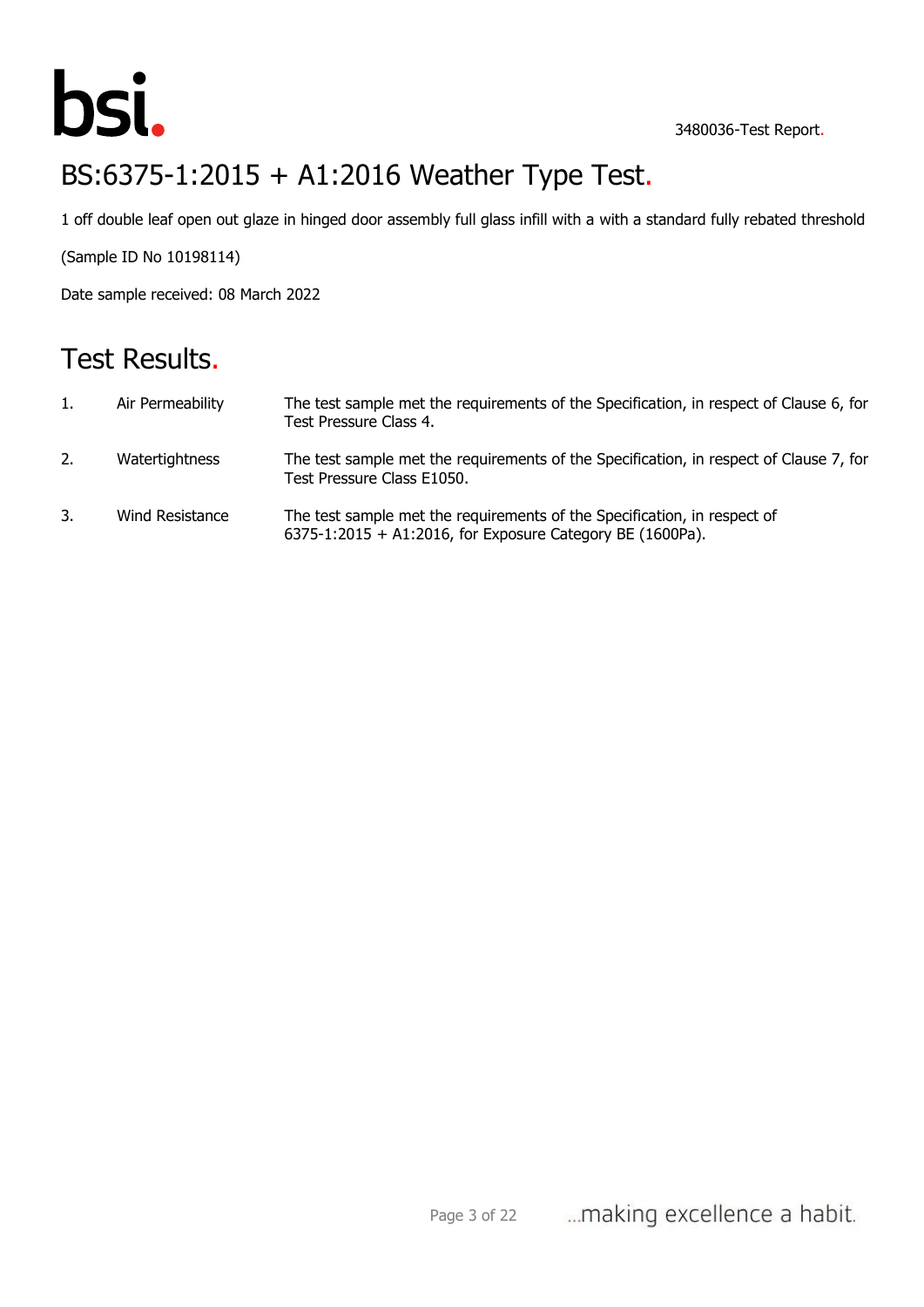

## Sample Selection.

The samples submitted for tests were selected using the PCP Scheme Document Specification. Each sample was submitted for test mounted in a 75mm x 100mm timber subframe in accordance with the manufacturer's installation requirements. The test samples were manufactured and supplied by the client, and the test results apply only to the sample as received. The results in this report are only valid for the conditions on which the testing was conducted and for the specified products only. Parts list supplied by client but not verified by BSI.

## Clause 5 Sequence of Tests.

The sequence of testing the samples followed that detailed in Clause 5 of BS 6375-1:2015 + A1:2016.

## Clause 5 Performance Requirements.

The performance of each sample was assessed against the requirements detailed in Table 1 Exposure Categories and Classifications.

The results contained within this test report are valid only for the conditions under which the tests were conducted and for the specific range of doorsets.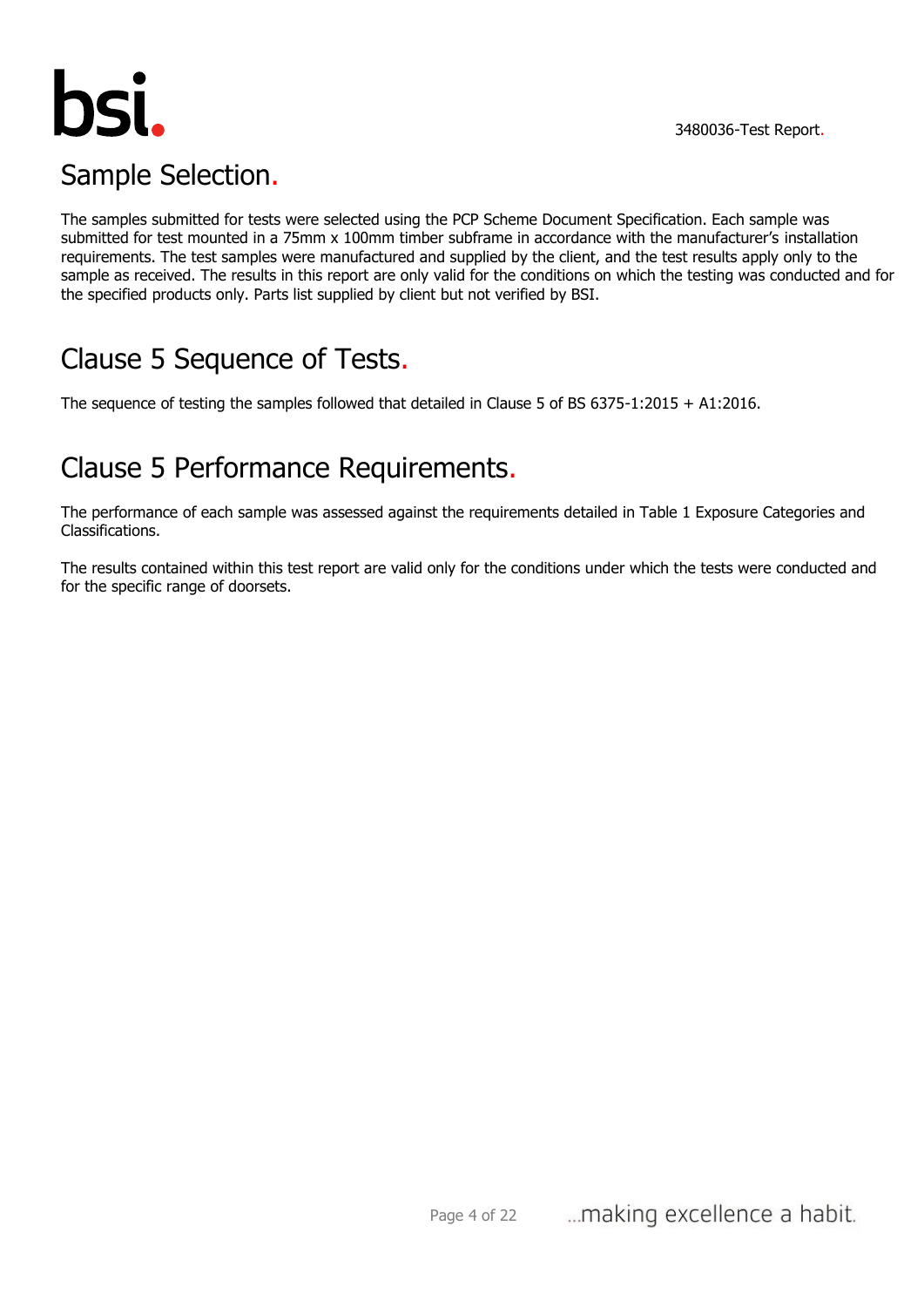

## Methods of Test.

#### 1. **Air Permeability**

The air permeability of the sample was determined by the method given in BS 6375-1:2015 + A1:2016.

#### 2. **Watertightness**

The watertightness of the sample was determined by the method given in BS 6375-1:2015 + A1:2016.

#### 3. **Wind Resistance**

The wind resistance of the samples was determined by the methods (P1 and P2) given in BS 6375-1:2015 + A1:2016.

#### 4. **Repeat Tests**

After testing for resistance to wind loading (P1 and P2) the air permeability test was repeated.

#### 5. **Wind Resistance**

The wind resistance of the samples was determined by the method (P3) given in BS 6375-1:2015 + A1:2016.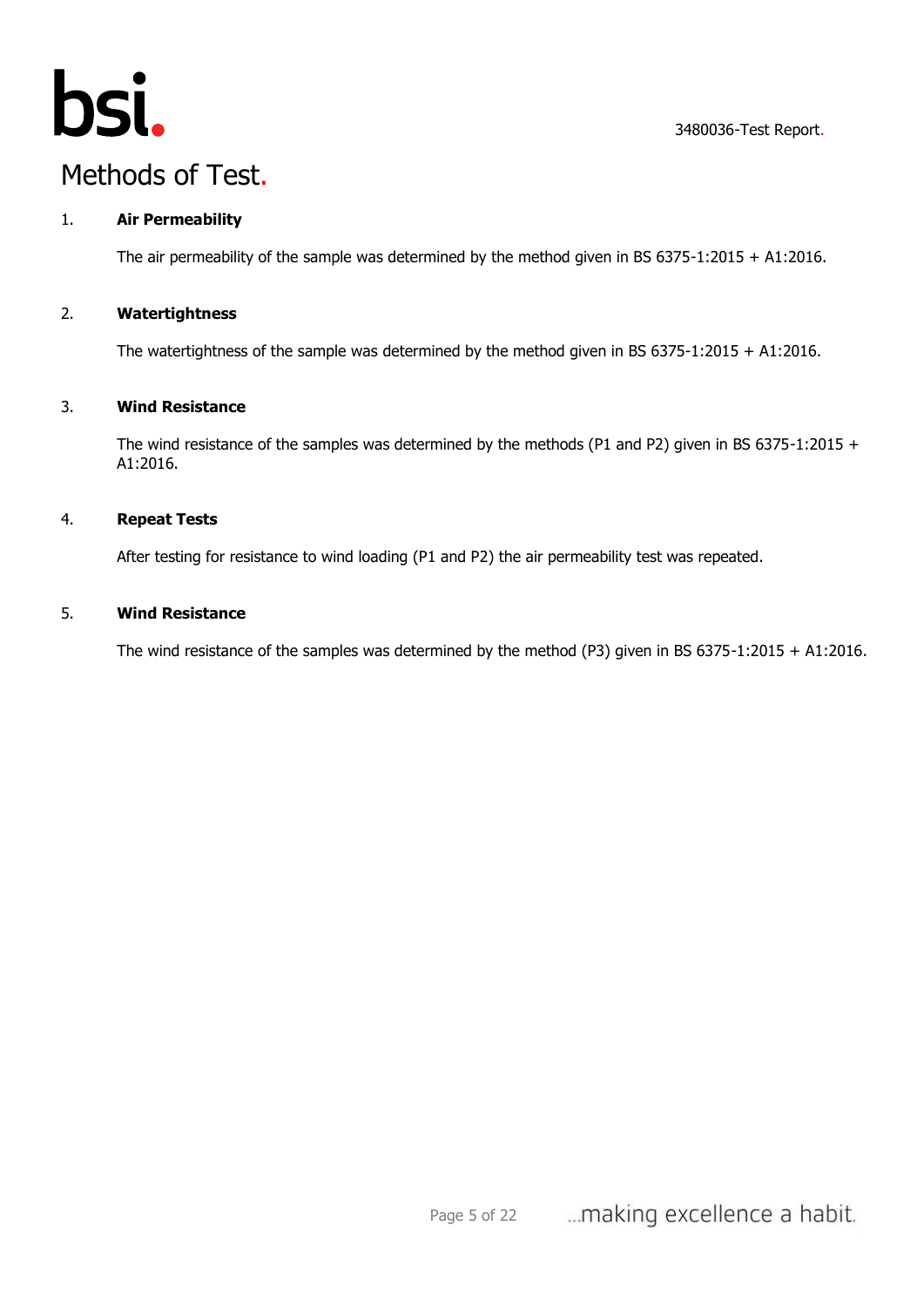

## Description of Sample.

| Sample Type -                   | Double leaf open out glaze in hinged door assembly full glass infill with a standard<br>threshold                                                                                                             |                            |                                                                                             |  |
|---------------------------------|---------------------------------------------------------------------------------------------------------------------------------------------------------------------------------------------------------------|----------------------------|---------------------------------------------------------------------------------------------|--|
| <b>Material -</b>               | Aluminium                                                                                                                                                                                                     |                            |                                                                                             |  |
| <b>Construction -</b>           | Cleated                                                                                                                                                                                                       |                            |                                                                                             |  |
| <b>Fittings -</b>               | <b>Master leaf</b> - a seven-point locking (two hook bolts, two cams, one dead bolt and two<br>shoot bolts) FUHR espagnolette system, a lever handle with key lockable 3* UAP cylinder<br>and four pin hinges |                            |                                                                                             |  |
|                                 | handle with key lockable 3* UAP cylinder and four pin hinges                                                                                                                                                  |                            | <b>Slave leaf</b> - a two-point locking (two shoot bolts) FUHR espagnolette system, a lever |  |
| Glass -                         | Double glazed 4-20-4mm toughened glass sealed units                                                                                                                                                           |                            |                                                                                             |  |
| Panel -                         | Not applicable                                                                                                                                                                                                |                            |                                                                                             |  |
| <b>Glass Retention System -</b> | Internal beads and gaskets                                                                                                                                                                                    |                            |                                                                                             |  |
| <b>Weathersealing -</b>         | Double-sealed plastic weather strip                                                                                                                                                                           |                            |                                                                                             |  |
| <b>Sample dimensions -</b>      | Overall length:<br>Master leaf length:<br>Slave leaf length:                                                                                                                                                  | 2148mm<br>1000mm<br>1000mm | Height: 2293mm<br>Height: 2200mm<br>Height: 2200mm                                          |  |
| Date of test -                  | 18 March 2022                                                                                                                                                                                                 |                            |                                                                                             |  |
| Laboratory temperature -        | 18.1°C                                                                                                                                                                                                        |                            |                                                                                             |  |
| Laboratory humidity -           | 40.4%RH                                                                                                                                                                                                       |                            |                                                                                             |  |
| <b>Atmospheric pressure -</b>   | 101.9kPa                                                                                                                                                                                                      |                            |                                                                                             |  |
| Test engineers -                | Kevin Huscroft                                                                                                                                                                                                |                            |                                                                                             |  |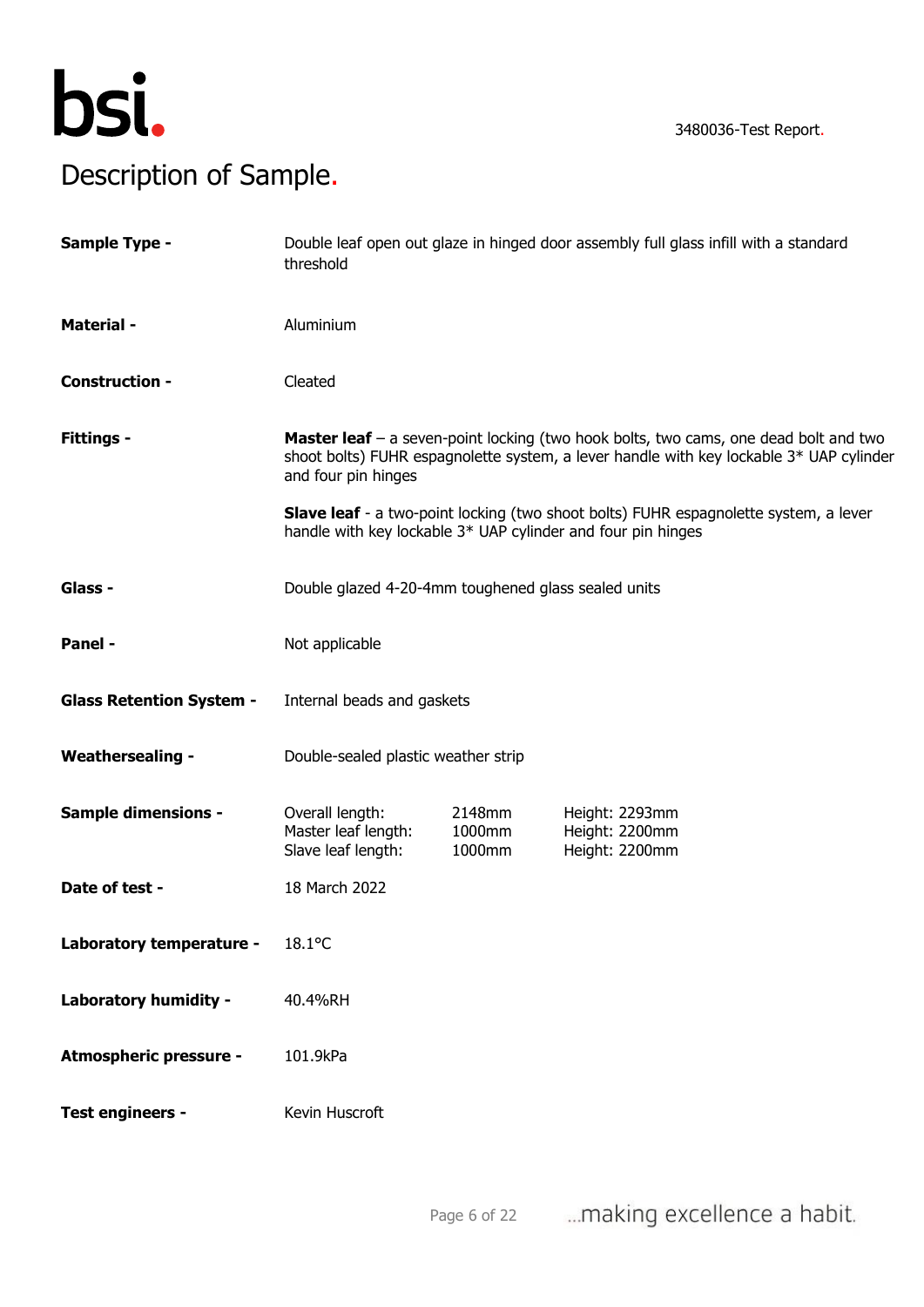

## SM011. Visofold 6000, Open Out, French Door Set. Fully Rebated. Weather Test.

| <b>Outer Frame width</b>              | 2148                  | <b>Outer Frame Material</b>     | Aluminium                 |
|---------------------------------------|-----------------------|---------------------------------|---------------------------|
| <b>Outer Frame height</b>             | 2293mm                | <b>Outer Frame Gasket</b>       |                           |
| <b>Outer Frame Part Numbers</b>       |                       | Gasket Type                     | Edpm                      |
| Top                                   | DV614                 | Manufacturer                    | Reddiplex.                |
| <b>Bottom</b>                         | DV614                 | <b>Product Name</b>             | Sealing Gasket.           |
| Lock Side                             | DV614                 | Product Code                    | ACDV244, ACDV272          |
| Hinge Side<br>DV614                   |                       | <b>Threshold Gasket</b>         |                           |
| <b>Outer Frame section dimensions</b> |                       | Manufacturer                    | Reddiplex.                |
| Width                                 | 76 <sub>mm</sub>      | Product name                    | <b>Outer Frame Gasket</b> |
| Depth                                 | 55 <sub>mm</sub>      | <b>Product Code</b>             | <b>ACDV 582</b>           |
| Cill                                  |                       | <b>Materials</b>                | Edpm.                     |
| Manufacturer                          | <b>Smart Systems</b>  | <b>Outer Frame Joint Method</b> |                           |
| <b>Product Name</b>                   | 150mm Projecting Cill | Head                            | Cleat and Glue.           |
| Product code                          | <b>ETC457</b>         | Foot                            | Cleat and Glue.           |
| Material                              | Aluminium             |                                 |                           |

| Leaf                           |                      | <b>Leaf Material:</b> | Aluminium             |  |  |
|--------------------------------|----------------------|-----------------------|-----------------------|--|--|
| Leaf Width:                    | 1000mm               | <b>Leaf Gasket</b>    |                       |  |  |
| Leaf Height:                   | 2200mm               | Gasket type:          | Edpm                  |  |  |
| Leaf Part Numbers:             |                      | Manufacturer:         | Reddplex.             |  |  |
| Top:                           | <b>DV624</b>         | <b>Product Name:</b>  | <b>Sealing Gasket</b> |  |  |
| Bottom:                        | DV624                | Product Code          | ACDV272               |  |  |
| Lock side:                     | DV624                | <b>Leaf Midrail:</b>  | <b>NA</b>             |  |  |
| Hinge Side                     | DV624                | Manufacturer:         |                       |  |  |
| Leaf section size              |                      | Product name:         |                       |  |  |
| Width:                         | 74.5mm               | Product code:         |                       |  |  |
| Depth:                         | 41.5mm               | Material:             |                       |  |  |
| Rebate Adaptor.                |                      | Leaf joint method     |                       |  |  |
| Manufacturer:                  | Smart Systems.       | Head:                 | Cleat and Glue.       |  |  |
| <b>Product Name:</b>           | Rebate Adaptor.      | Foot:                 | Cleat and Glue.       |  |  |
| Product Code:                  | DV662                |                       |                       |  |  |
| Material:                      | Aluminium            |                       |                       |  |  |
| <b>Bead</b>                    |                      |                       |                       |  |  |
| Manufacturer:                  | <b>Smart Systems</b> |                       |                       |  |  |
| Glazing Bead.<br>Product Name: |                      |                       |                       |  |  |
| Product Code:                  | ETC272               |                       |                       |  |  |
| Material:                      | Aluminium            |                       |                       |  |  |
| Bead Size:                     | 20.5mm x 15.5mm      |                       |                       |  |  |
| Lock Adaptors.                 | DV640                |                       |                       |  |  |

DV645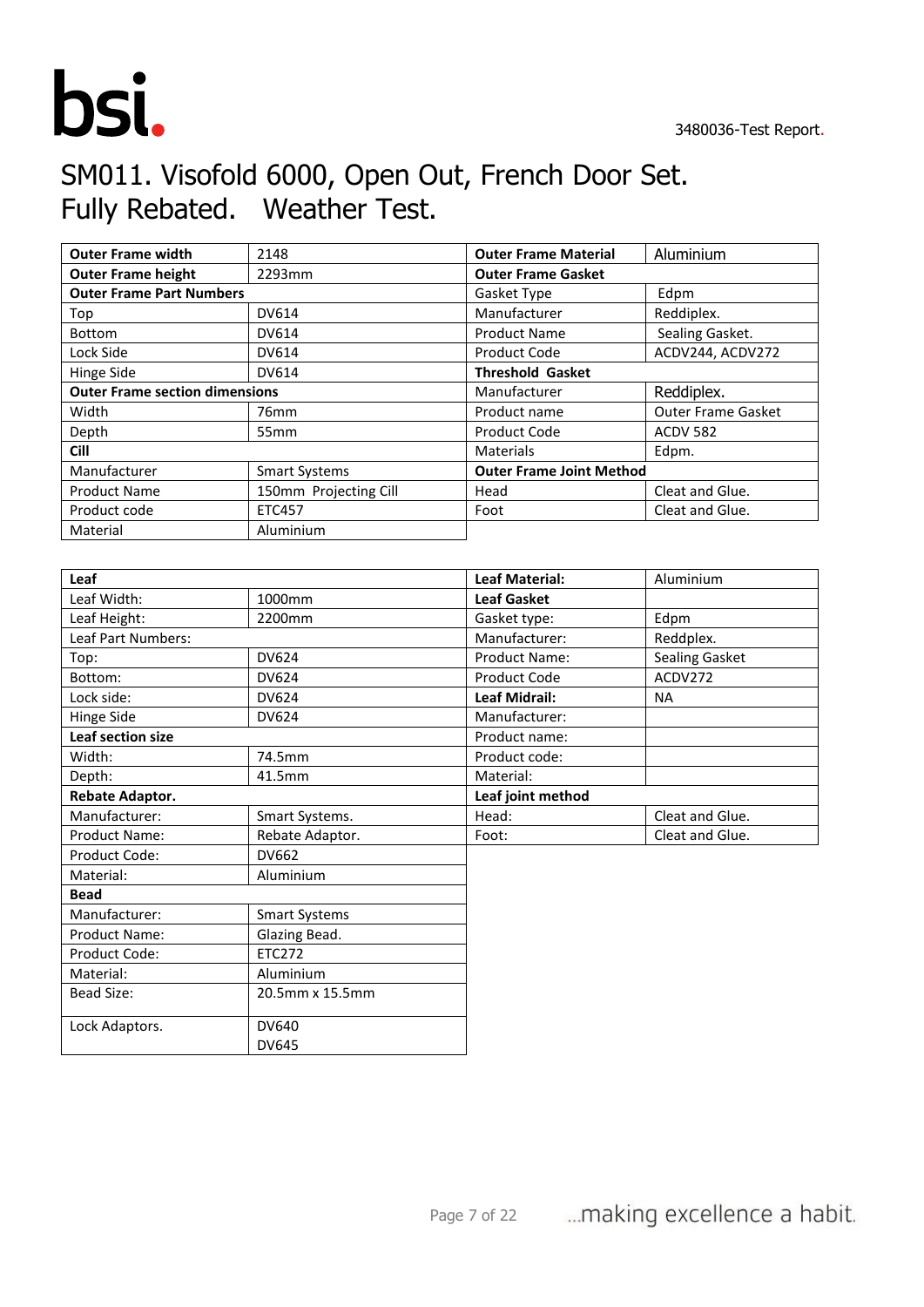



## SM011. Visofold 6000, Open Out, French Door Set. Fully Rebated. Weather Test.

| <b>Glazing Unit</b>            |                       | <b>Glazing Gasket</b> |            |         |
|--------------------------------|-----------------------|-----------------------|------------|---------|
| Manufacturer:                  | <b>Cornwall Glass</b> | Gasket Type:          | Edpm       |         |
| <b>Inner Thickness:</b>        | 4 <sub>mm</sub>       | Manufacturer:         | Reddiplex. |         |
| Spacer Material:               | Aluminium             | <b>Product Name:</b>  | E Gasket   | Wedge.  |
| <b>Outer Thickness:</b>        | 4 <sub>mm</sub>       | Product Code          | ACET842    | ACET840 |
| Unit Sizes:                    | 941mm x 2141mm        | Glazing Clip NA.      |            |         |
| <b>Glazing Tape Details NA</b> |                       | Manufacturer:         |            |         |
| Manufacturer:                  |                       | <b>Product Name:</b>  |            |         |
| <b>Product Name:</b>           |                       | Product Code          |            |         |
| Product Code                   |                       |                       |            |         |

| <b>Hardware</b>           |            |                             | <b>Fixings</b>      | Quantity       |
|---------------------------|------------|-----------------------------|---------------------|----------------|
| Hinges:                   | ACDV331    | Intermediate Hinges.        | M5 Machine Screws.  | 8.             |
|                           |            |                             | <b>Fixing Plate</b> |                |
|                           |            |                             | No 10 Self Tapping  |                |
|                           |            |                             | Screw.              |                |
| Hinge Protectors:         | NA.        |                             |                     |                |
| Lock: And Keep Set.       | ACDV677    | Fuhr Lock And Keep.         | <b>ACET 060</b>     | 1.             |
| Secondary Door Lock       | ACDV586    | Fuhr.                       | ACET060             | $\mathbf{1}$   |
| Cylinder:                 | ACCY5050S3 | UAP 3 Star Cylinder.        | M5 Machine Screw.   | 2.             |
| Handle:                   | ACDV251    | Fab and Fix. Lever / Lever. | M5 Machine Screw.   | 2 Pairs.       |
| <b>Top Shoot Bolts</b>    | ACDV738    | Fuhr.                       | <b>ACET 060</b>     | $\overline{2}$ |
| <b>Bottom Shoot Bolts</b> | ACDV737    | Fuhr.                       | <b>ACET 060</b>     | $\overline{2}$ |
| Shoot Bolt Keeps.         | ACDV586N   | Fuhr.                       | ACET060             | $\overline{2}$ |
| Anti Lift Blocks          | ACDV081    | Atc China Anti Lift         | <b>ACET 064</b>     | $\overline{4}$ |
| <b>Corner Gaskets</b>     | ACDV275    |                             |                     | $\overline{4}$ |
|                           | ACDV375    |                             |                     | 4              |
|                           |            | $\ddot{\phantom{a}}$        |                     |                |
| Cill End Caps             | ACET157    | ATC China. Cill End Caps.   |                     |                |
| <b>Sealing Glue</b>       | ACSIL04    |                             |                     |                |
| Cleat Glue.               | ACSIL013   |                             |                     |                |
| <b>Rubber Sealant</b>     | ACSIL05.   |                             |                     |                |
| Stainless Steel Track.    | VG53.      |                             |                     | $\overline{2}$ |
| <b>Bridge Packers</b>     | ACDV571    | Setting Blocks.             | Self Adhesive.      | 24.            |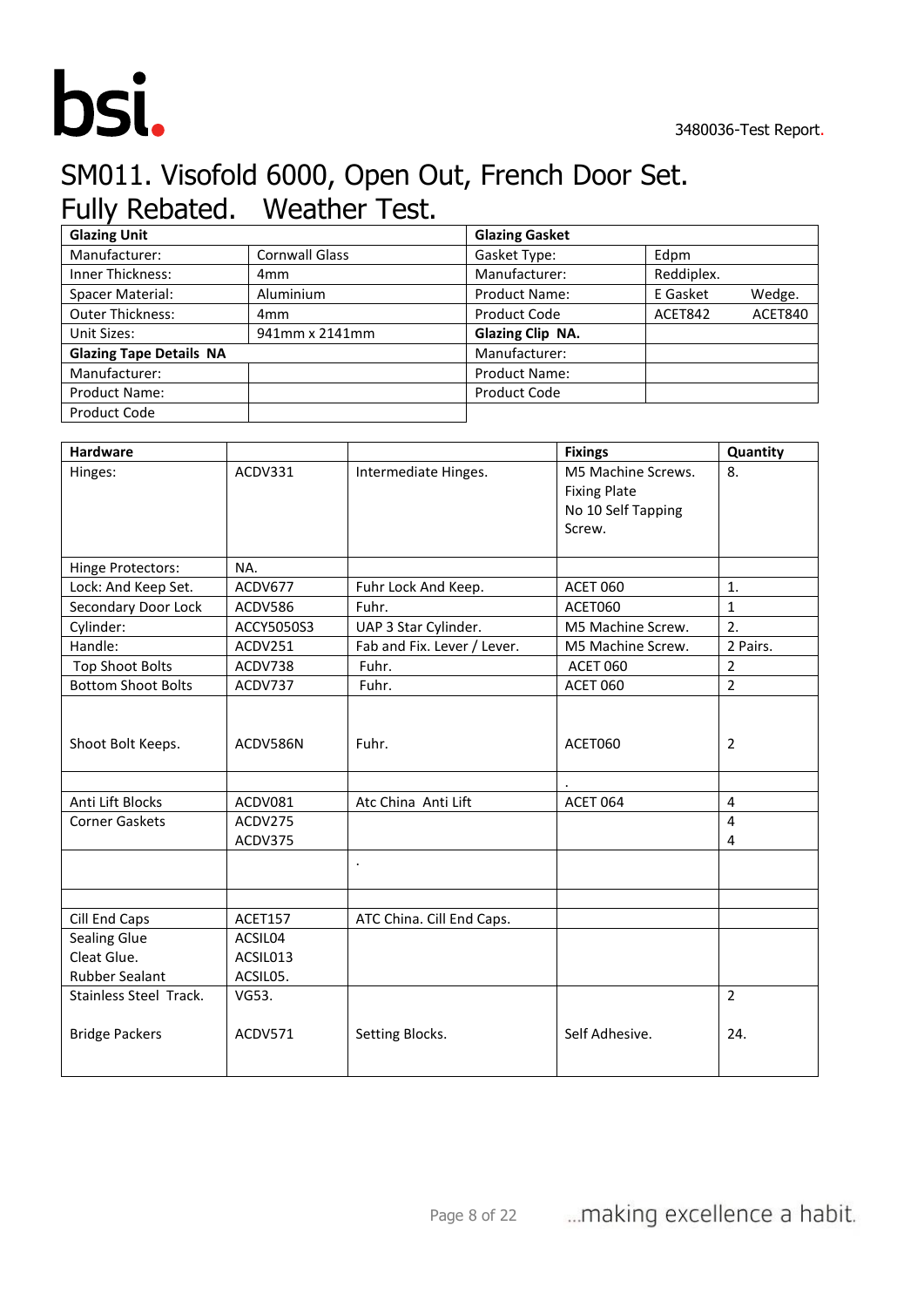



## Elevation Drawing Showing Position of Hardware.

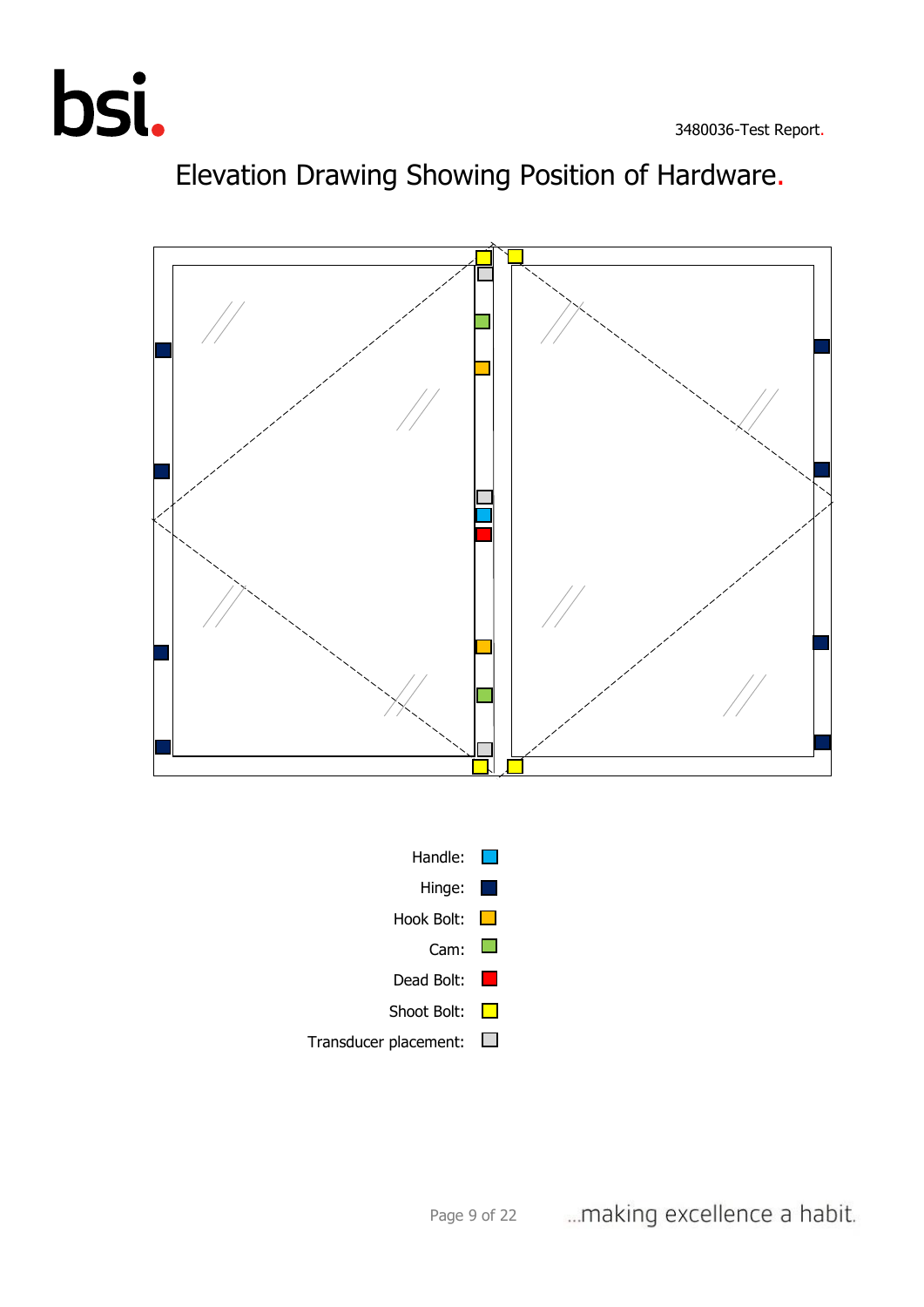



## Graph of Air Permeability Before Gusting.

... making excellence a habit. Page 10 of 22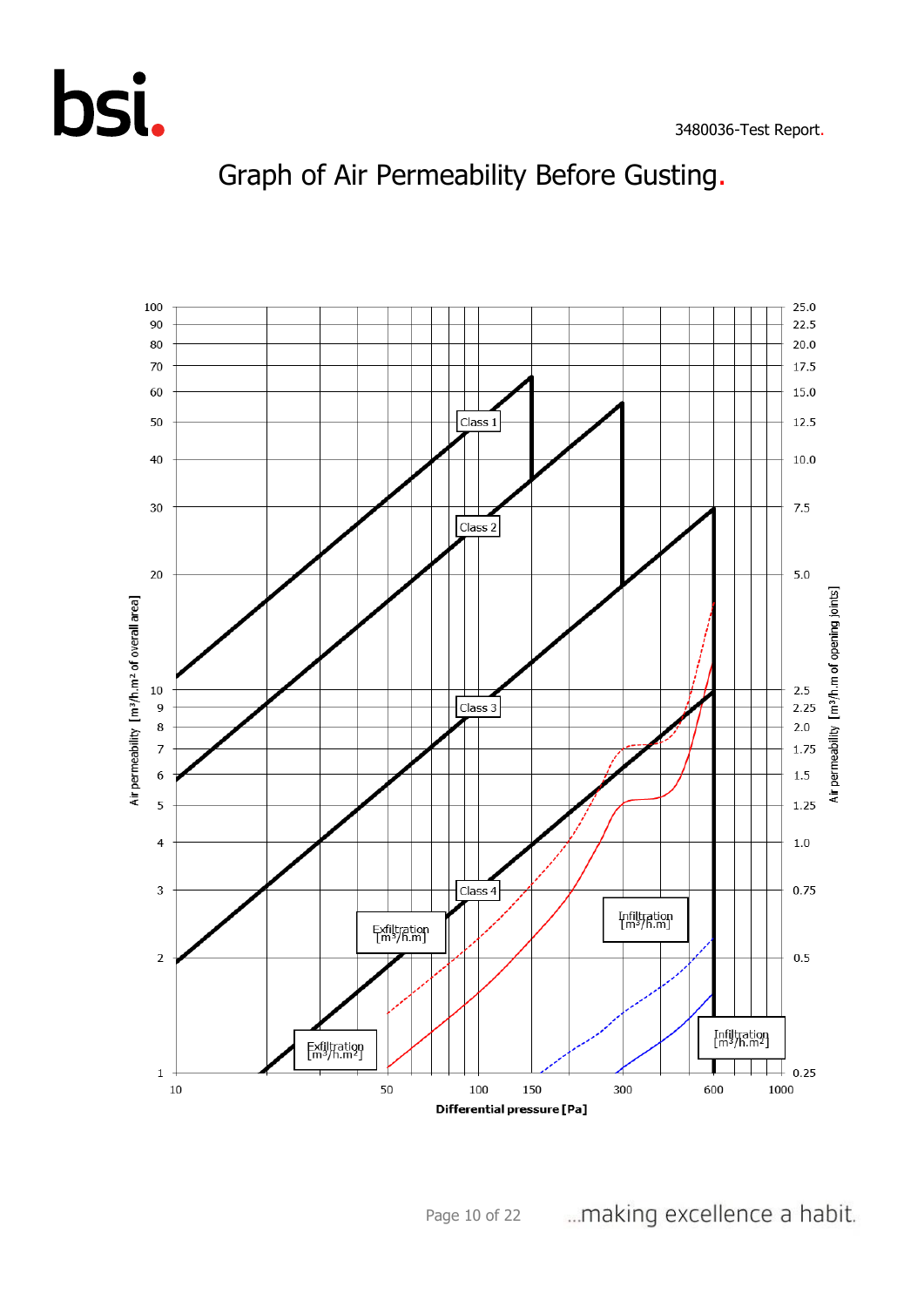## Table of Air Permeability Before Gusting.

#### **AIR PERMEABILITY TEST RESULTS - BS EN 1026:2016 / BS EN 12207:2016**

#### **Before resistance to wind tests**

| Air<br>Pressure<br>[Pa] | <b>Blank</b><br>reading<br>$\left[\frac{m^3}{h}\right]$ | Maximum<br>total air<br>flow $[m3/h]$ | Actual rate<br>of air<br>leakage<br>[m <sup>3</sup> /h] | Rate of air leakage<br>per meter length of<br>opening joint<br>[m <sup>3</sup> /h.m] | Rate of air leakage<br>relative to area of<br>sample<br>[m <sup>3</sup> /h.m <sup>2</sup> ] |
|-------------------------|---------------------------------------------------------|---------------------------------------|---------------------------------------------------------|--------------------------------------------------------------------------------------|---------------------------------------------------------------------------------------------|
| 50                      | 2.4                                                     | 4.4                                   | 2.0                                                     | 0.15                                                                                 | 0.44                                                                                        |
| 100                     | 4.0                                                     | 6.5                                   | 2.6                                                     | 0.20                                                                                 | 0.59                                                                                        |
| 150                     | 5.1                                                     | 8.2                                   | 3.1                                                     | 0.24                                                                                 | 0.69                                                                                        |
| 200                     | 6.1                                                     | 9.7                                   | 3.6                                                     | 0.28                                                                                 | 0.82                                                                                        |
| 250                     | 7.1                                                     | 11.1                                  | 4.0                                                     | 0.32                                                                                 | 0.91                                                                                        |
| 300                     | 7.9                                                     | 12.4                                  | 4.6                                                     | 0.36                                                                                 | 1.03                                                                                        |
| 450                     | 10.4                                                    | 16.0                                  | 5.7                                                     | 0.45                                                                                 | 1.29                                                                                        |
| 600                     | 12.6                                                    | 19.7                                  | 7.2                                                     | 0.56                                                                                 | 1.62                                                                                        |
|                         |                                                         |                                       |                                                         |                                                                                      |                                                                                             |
| $-50$                   | 2.7                                                     | 7.2                                   | 4.6                                                     | 0.36                                                                                 | 1.03                                                                                        |
| $-100$                  | 4.5                                                     | 11.6                                  | 7.2                                                     | 0.56                                                                                 | 1.62                                                                                        |
| $-150$                  | 6.0                                                     | 15.8                                  | 9.9                                                     | 0.78                                                                                 | 2.24                                                                                        |
| $-200$                  | 7.4                                                     | 20.2                                  | 13.0                                                    | 1.02                                                                                 | 2.93                                                                                        |
| $-250$                  | 8.6                                                     | 25.9                                  | 17.5                                                    | 1.37                                                                                 | 3.96                                                                                        |
| $-300$                  | 9.6                                                     | 31.7                                  | 22.3                                                    | 1.75                                                                                 | 5.04                                                                                        |
| $-450$                  | 12.2                                                    | 37.0                                  | 25.0                                                    | 1.96                                                                                 | 5.65                                                                                        |
| $-600$                  | 14.4                                                    | 67.7                                  | 53.9                                                    | 4.22                                                                                 | 12.17                                                                                       |

Three positive pressure pulses of 660Pa were applied prior to testing

Total opening perimeter = 12.76m

Overall area  $= 4.43$ m<sup>2</sup>

BS EN 12207:2000 - Joint class = 3

BS EN 12207:2000 - Area class = 3

BS EN 12207:2000 - Overall class before gusting = 3

**Note -** while testing to BS EN 1026, the chamber leakage exceeded 30% of the combined leakage of the chamber and test sample, therefore a non-standard test method applies.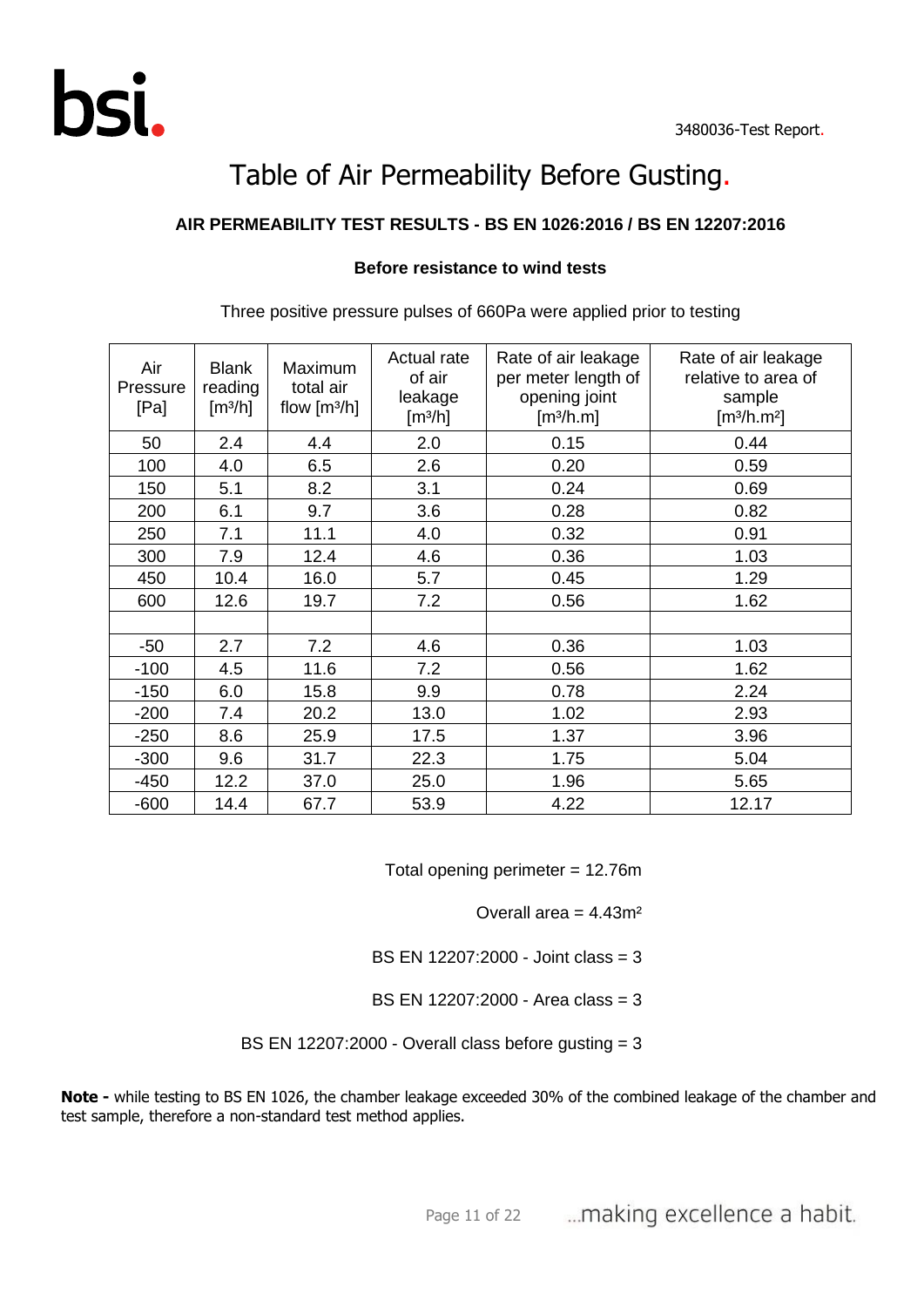

## Graph of Average Air Permeability Before Gusting.

... making excellence a habit. Page 12 of 22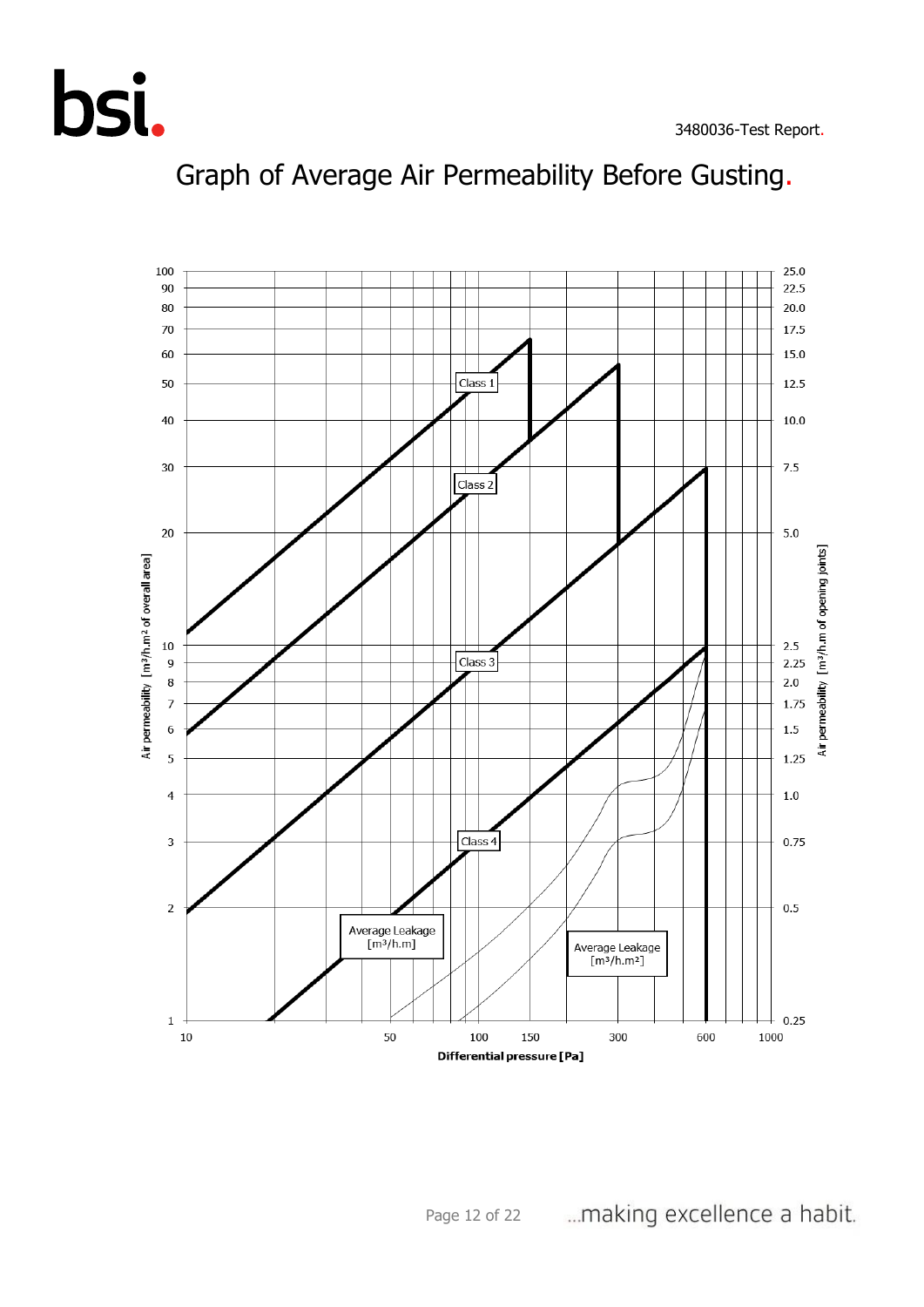

## Table of Average Air Permeability Before Gusting.

#### **AIR PERMEABILITY TEST RESULTS - BS 6375-1:2015 / BS EN 1026:2016**

| Air<br>Pressure<br>[Pa] | Average rate of air<br>leakage<br>$\left[\frac{m^3}{h}\right]$ | Average rate of air leakage<br>per meter length of opening<br>joint [m <sup>3</sup> /h.m] | Average rate of air<br>leakage relative to area of<br>sample<br>$\left[\frac{m^3}{h} \cdot m^2\right]$ |
|-------------------------|----------------------------------------------------------------|-------------------------------------------------------------------------------------------|--------------------------------------------------------------------------------------------------------|
| 50                      | 3.3                                                            | 0.26                                                                                      | 0.73                                                                                                   |
| 100                     | 4.9                                                            | 0.38                                                                                      | 1.10                                                                                                   |
| 150                     | 6.5                                                            | 0.51                                                                                      | 1.47                                                                                                   |
| 200                     | 8.3                                                            | 0.65                                                                                      | 1.87                                                                                                   |
| 250                     | 10.8                                                           | 0.85                                                                                      | 2.44                                                                                                   |
| 300                     | 13.5                                                           | 1.05                                                                                      | 3.04                                                                                                   |
| 450                     | 15.4                                                           | 1.21                                                                                      | 3.47                                                                                                   |
| 600                     | 30.5                                                           | 2.39                                                                                      | 6.90                                                                                                   |

#### **Clause 6.3 - Before resistance to wind tests**

Three positive pressure pulses of 660Pa were applied prior to testing

Note: The figures in the table above give the leakage as an average of the leakage at positive pressure and the leakage at negative pressure

Total opening perimeter = 12.76m

Overall area  $= 4.43$ m<sup>2</sup>

BS 6375-1:2015 Clause 6.3 - Joint class = 4

BS 6375-1:2015 Clause 6.3 - Area class = 4

BS 6375-1:2015 Clause 6.3 - Overall class = 4

**Note -** while testing to BS EN 1026, the chamber leakage exceeded 30% of the combined leakage of the chamber and test sample, therefore a non-standard test method applies.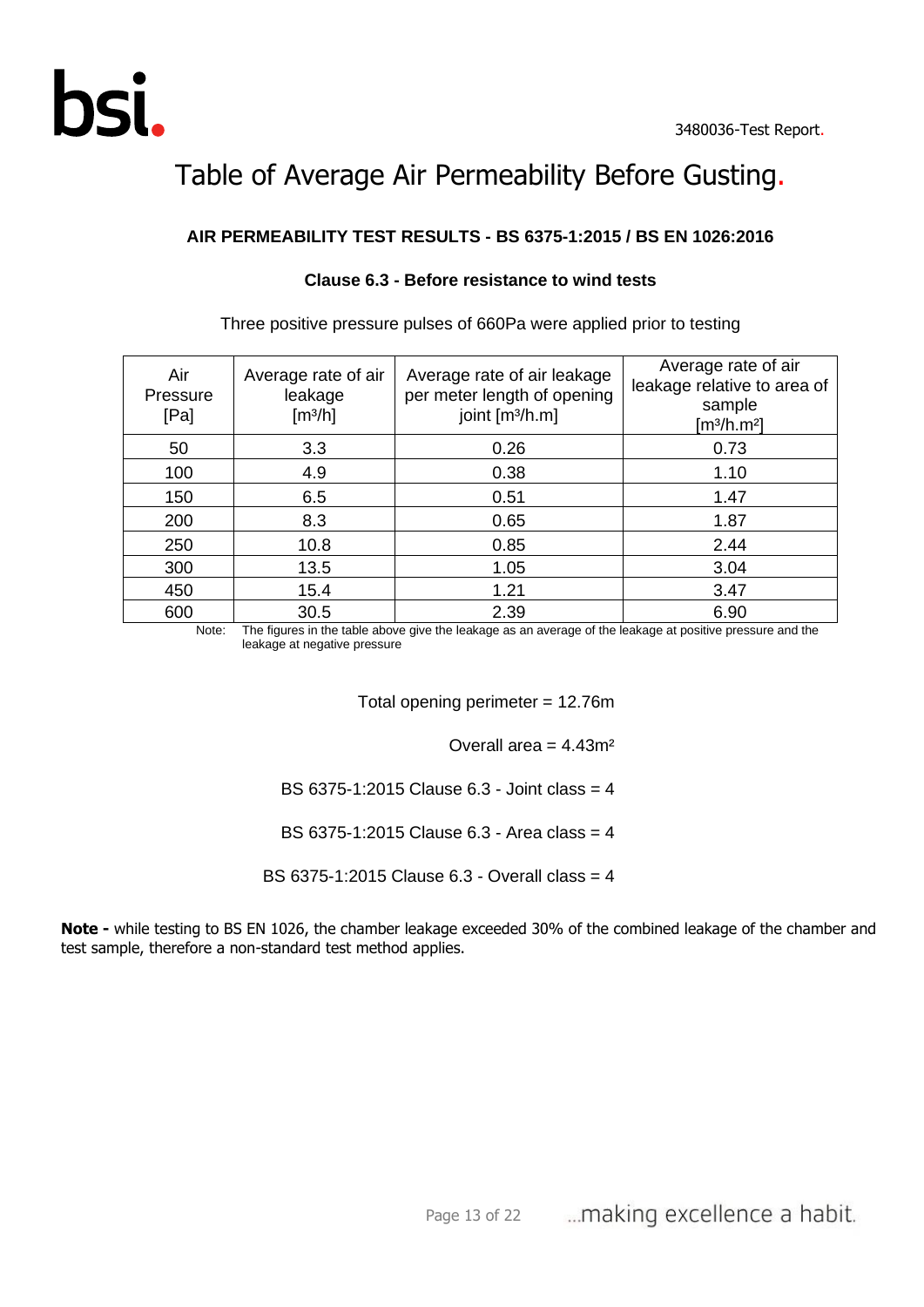

## Watertightness Test Results.

BS EN 1027:2016 Clause 7 watertightness before resistance to wind loads

#### TABLE 2 – Spraying method 1A

| Pressure (Pa) | Point at which water leakage occurred |
|---------------|---------------------------------------|
| 0             | No leakage                            |
| 50            | No leakage                            |
| 100           | No leakage                            |
| 150           | No leakage                            |
| 200           | No leakage                            |
| 250           | No leakage                            |
| 300           | No leakage                            |
| 450           | No leakage                            |
| 600           | No leakage                            |
| 750           | No leakage                            |
| 900           | No leakage                            |
| 1050          | No leakage                            |

## Wind Load Resistance Test Results.

#### Clause 8 Resistance to Wind Load

#### **P1 Deflection Test**

Three positive pulses of 1760Pa were applied.

No visible failures or functional defects of the test sample were observed after wind loads were applied at a positive air pressure of 1600Pa.

Actual deflection – 9.60mm (maximum deflection allowed 10.75mm)

Deflection/span ratio 1/223 (maximum ratio allowed 1/200)

Three negative pulses of 1760Pa were applied.

No visible failures or functional defects of the test sample were observed after wind loads were applied at a negative air pressure of 1600Pa.

Actual deflection – 9.70mm (maximum deflection allowed 10.75mm)

Deflection/span ratio 1/221 (maximum ratio allowed 1/200)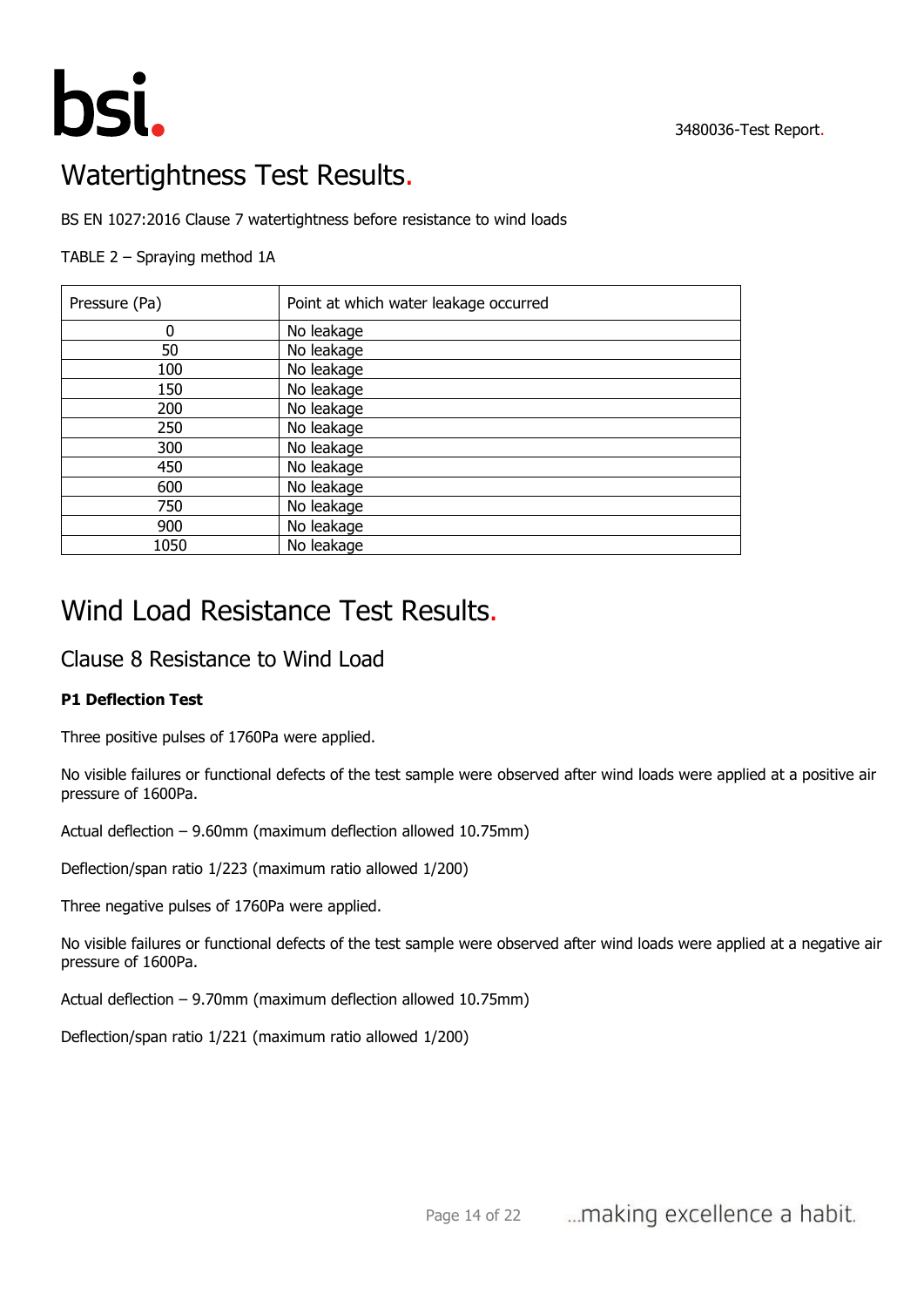

## Wind Load Resistance Test Results. (continued)

Clause 8 Resistance to Wind Load (continued)

#### **P2 Repeated Pressure Test**

No visible failures or defects of the test sample were observed after 50 cycles of repeated wind loads were applied at a positive air pressure of 800Pa.

No visible failures or defects of the test sample were observed after 50 cycles of repeated wind loads were applied at a negative air pressure of -800Pa.

In accordance with BS 6375-1:2015 + A1:2016 clause 6.5, as the classification after the resistance to wind load tests is the same as the classification before the resistance to wind load tests, the resulting classification for the sample is Class BE1600.

**Date of test -** 18 March 2022 **Atmospheric pressure -**101.9kPa

**Laboratory temperature -**18.1°C **Test engineers –** Kevin Huscroft

**Laboratory humidity –** 40.4%RH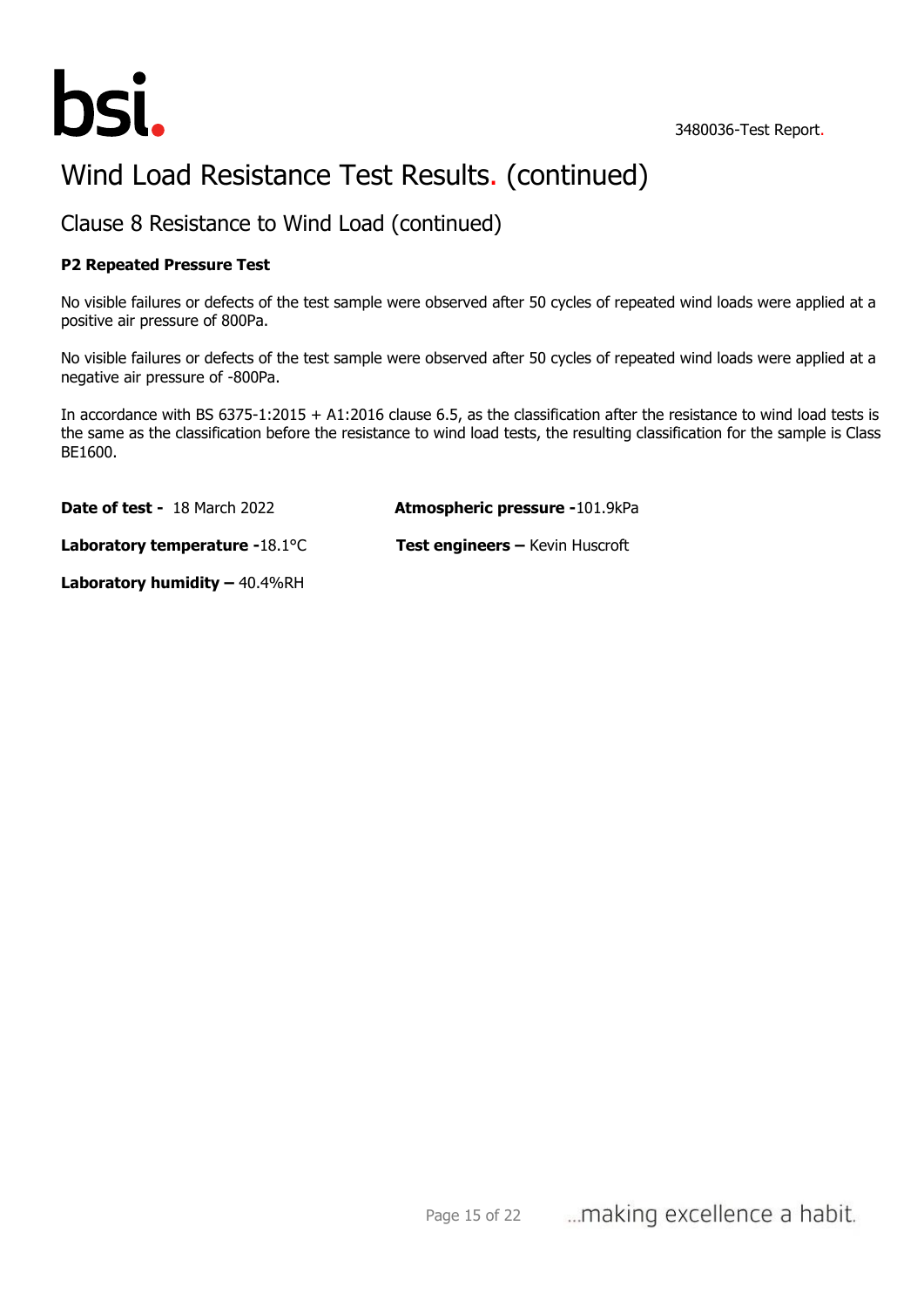



## Graph of Air Permeability After Gusting.

Including +20% Lines For Each Class.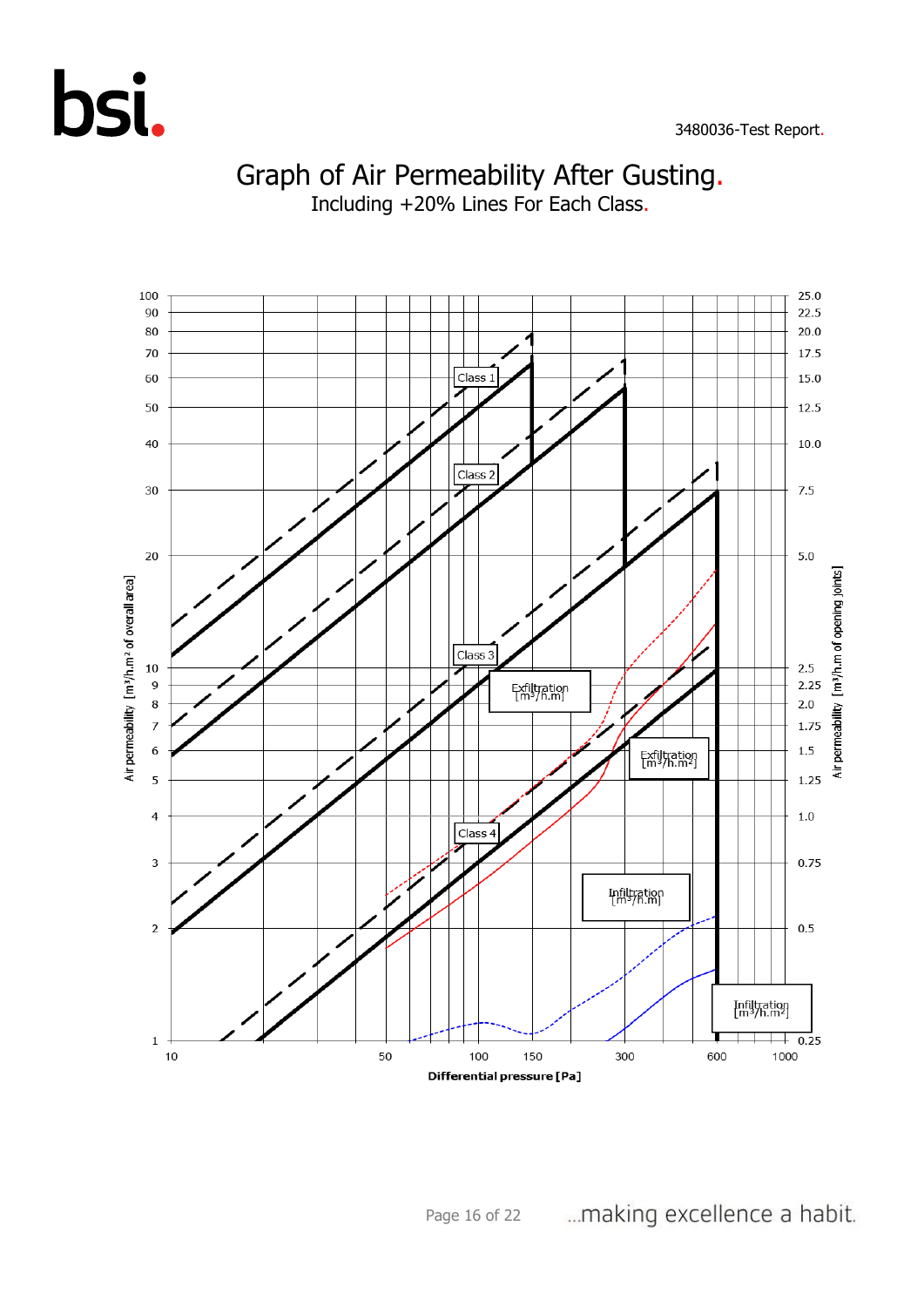## Table of Air Permeability After Gusting.

#### **AIR PERMEABILITY TEST RESULTS - BS EN 1026:2016 / BS EN 12207:2016**

#### **After resistance to wind tests**

Three positive pressure pulses of 660Pa were applied prior to testing

| Air<br>Pressure<br>[Pa] | <b>Blank</b><br>reading<br>[m <sup>3</sup> /h] | Maximum<br>total air flow<br>[m <sup>3</sup> /h] | Actual rate<br>of air<br>leakage<br>[m <sup>3</sup> /h] | Maximum rate of air<br>leakage per meter<br>length of opening<br>joint $[m^3/h.m]$ | Maximum rate of air<br>leakage relative to<br>area of sample<br>[m <sup>3</sup> /h.m <sup>2</sup> ] |
|-------------------------|------------------------------------------------|--------------------------------------------------|---------------------------------------------------------|------------------------------------------------------------------------------------|-----------------------------------------------------------------------------------------------------|
| 50                      | 2.6                                            | 5.6                                              | 3.0                                                     | 0.24                                                                               | 0.69                                                                                                |
| 100                     | 4.3                                            | 7.8                                              | 3.6                                                     | 0.28                                                                               | 0.80                                                                                                |
| 150                     | 5.0                                            | 8.3                                              | 3.3                                                     | 0.26                                                                               | 0.75                                                                                                |
| 200                     | 5.8                                            | 9.6                                              | 3.8                                                     | 0.30                                                                               | 0.87                                                                                                |
| 250                     | 6.7                                            | 10.9                                             | 4.3                                                     | 0.34                                                                               | 0.97                                                                                                |
| 300                     | 7.5                                            | 12.2                                             | 4.8                                                     | 0.37                                                                               | 1.08                                                                                                |
| 450                     | 9.6                                            | 15.8                                             | 6.2                                                     | 0.49                                                                               | 1.40                                                                                                |
| 600                     | 11.9                                           | 18.8                                             | 6.9                                                     | 0.54                                                                               | 1.56                                                                                                |
| $-50$                   | 2.7                                            | 10.4                                             | 7.8                                                     | 0.61                                                                               | 1.76                                                                                                |
| $-100$                  | 4.5                                            | 15.9                                             | 11.6                                                    | 0.91                                                                               | 2.63                                                                                                |
| $-150$                  | 5.9                                            | 20.9                                             | 15.2                                                    | 1.19                                                                               | 3.43                                                                                                |
| $-200$                  | 7.2                                            | 25.5                                             | 18.5                                                    | 1.45                                                                               | 4.18                                                                                                |
| $-250$                  | 8.3                                            | 30.3                                             | 22.3                                                    | 1.75                                                                               | 5.03                                                                                                |
| $-300$                  | 9.3                                            | 39.7                                             | 30.8                                                    | 2.41                                                                               | 6.95                                                                                                |
| $-450$                  | 11.9                                           | 55.6                                             | 44.3                                                    | 3.47                                                                               | 9.99                                                                                                |
| $-600$                  | 13.9                                           | 72.2                                             | 59.0                                                    | 4.62                                                                               | 13.32                                                                                               |

Total opening perimeter  $= 12.76$ m

Overall area  $= 4.43$ m<sup>2</sup>

For classification to BS EN 12210:2000 - Section 6.1: Resistance to wind load, the change in air permeability due to the wind pressure and repeated pressure tests has not exceeded the achieved class (3) by more than 20%.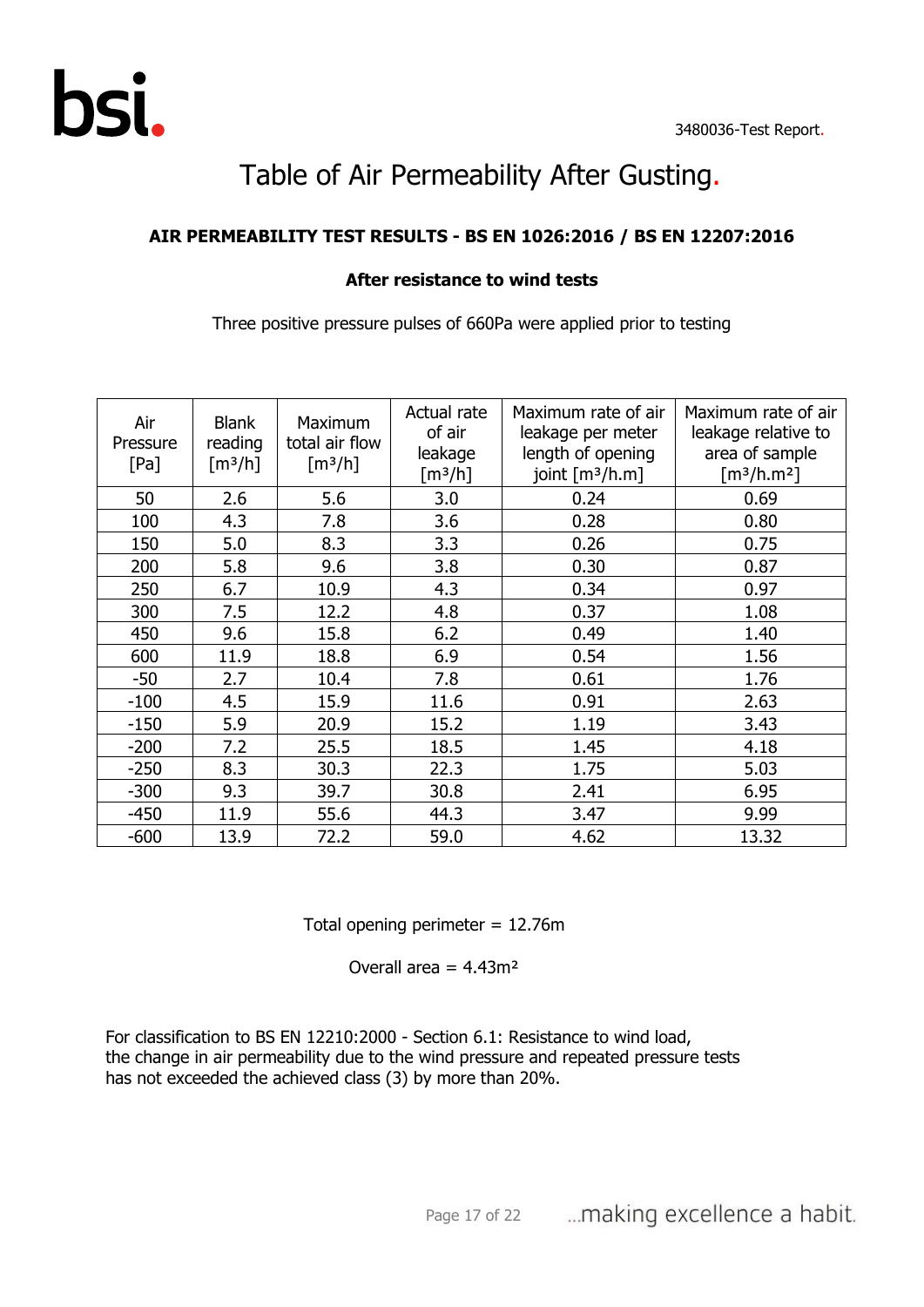



Graph of Average Air Permeability After Gusting.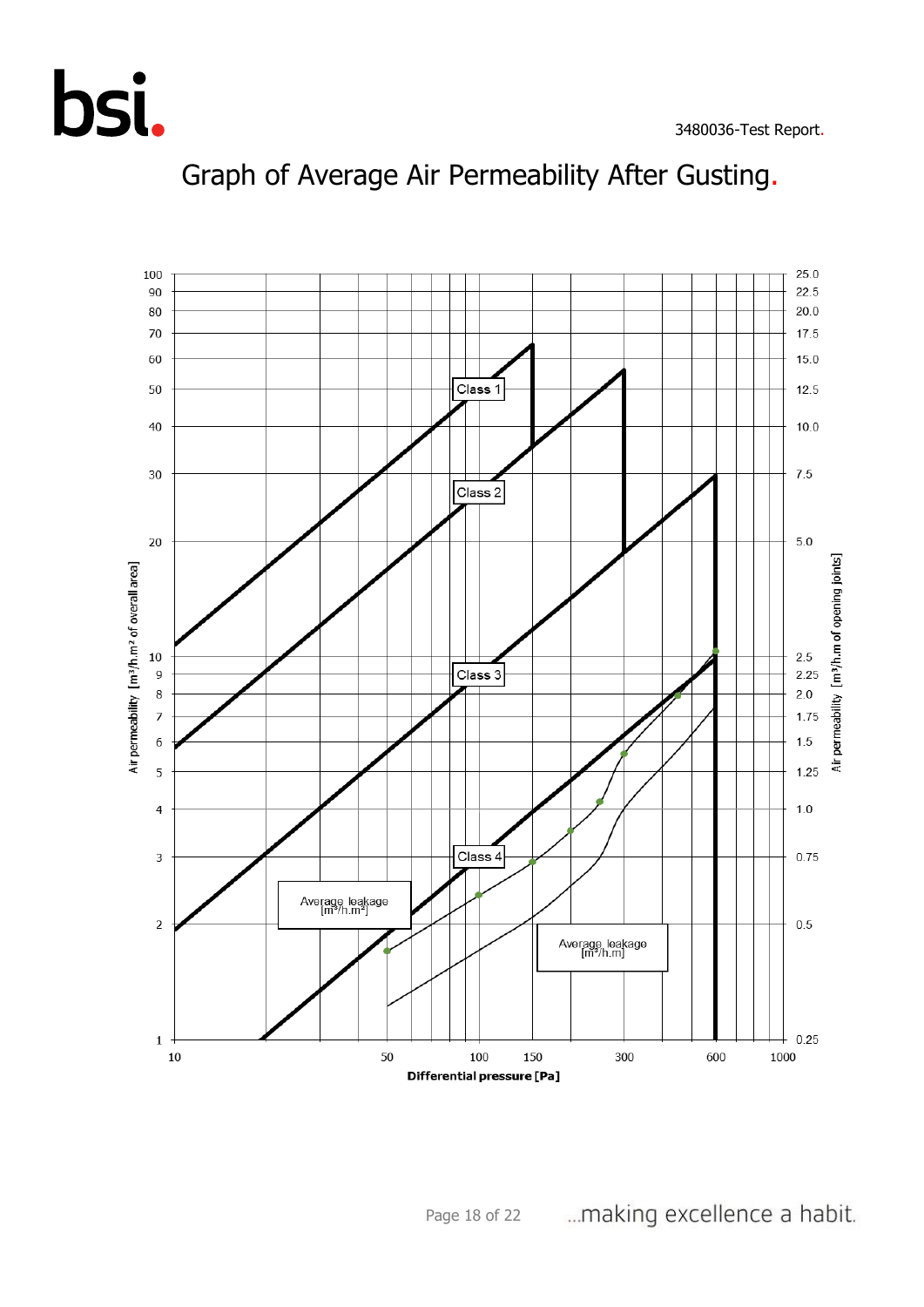

## Table of Average Air Permeability After Gusting.

#### **AIR PERMEABILITY TEST RESULTS - BS 6375-1:2015 / BS EN 1026:2016**

| Air<br>Pressure<br>[Pa] | Average rate of<br>air leakage<br>$\lceil m^3/h \rceil$ | Average rate of air leakage<br>per meter length of opening<br>joint $[m3/h.m]$ | Average rate of air<br>leakage relative to area of<br>sample<br>[m <sup>3</sup> /h.m <sup>2</sup> ] |
|-------------------------|---------------------------------------------------------|--------------------------------------------------------------------------------|-----------------------------------------------------------------------------------------------------|
| 50                      | 5.4                                                     | 0.43                                                                           | 1.23                                                                                                |
| 100                     | 7.6                                                     | 0.60                                                                           | 1.71                                                                                                |
| 150                     | 9.3                                                     | 0.73                                                                           | 2.09                                                                                                |
| 200                     | 11.2                                                    | 0.88                                                                           | 2.52                                                                                                |
| 250                     | 13.3                                                    | 1.04                                                                           | 3.00                                                                                                |
| 300                     | 17.8                                                    | 1.39                                                                           | 4.02                                                                                                |
| 450                     | 25.2                                                    | 1.98                                                                           | 5.70                                                                                                |
| 600                     | 32.9                                                    | 2.58                                                                           | 7.44                                                                                                |

#### **Clause 6.5 - After resistance to wind tests**

Three positive pressure pulses of 660Pa were applied prior to testing

Note: The figures in the table above give the leakage as an average of the leakage at positive pressure and the leakage at negative pressure

Total opening perimeter  $= 12.76$ m

Overall area =  $4.43m<sup>2</sup>$ 

BS 6375-1:2015 Clause 6.5 - Joint class = 3

BS 6375-1:2015 Clause 6.5 - Area class = 4

BS 6375-1:2015 Clause 6.5 - Overall class = 4

In accordance with BS 6375-1:2015 Clause 6.5, as the classification after the resistance to wind load tests is the same as the classification before the resistance to wind load tests, the resulting classification for the sample is Class 4.

**Note -** while testing to BS EN 1026, the chamber leakage exceeded 30% of the combined leakage of the chamber and test sample, therefore a non-standard test method applies.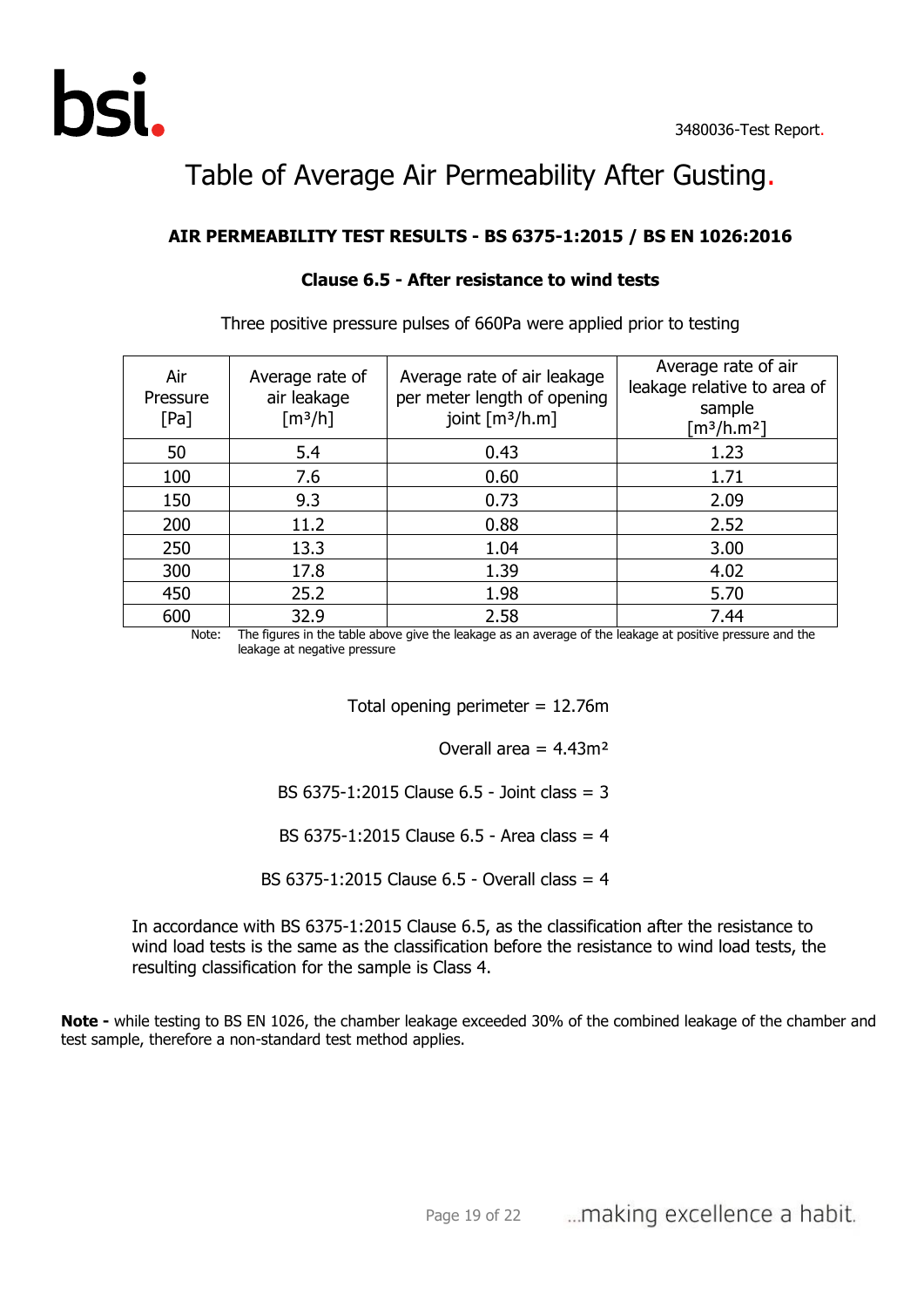

## Wind Load Resistance Test Results. (continued)

Clause 8 Resistance to Wind Load (continued)

#### **P3 Safety Test**

No parts of the test sample became detached and the test sample remained closed after a wind load safety test was applied at a positive air pressure of 2400Pa.

No parts of the test sample became detached and the test sample remained closed after a wind load safety test was applied at a negative air pressure of -2400Pa.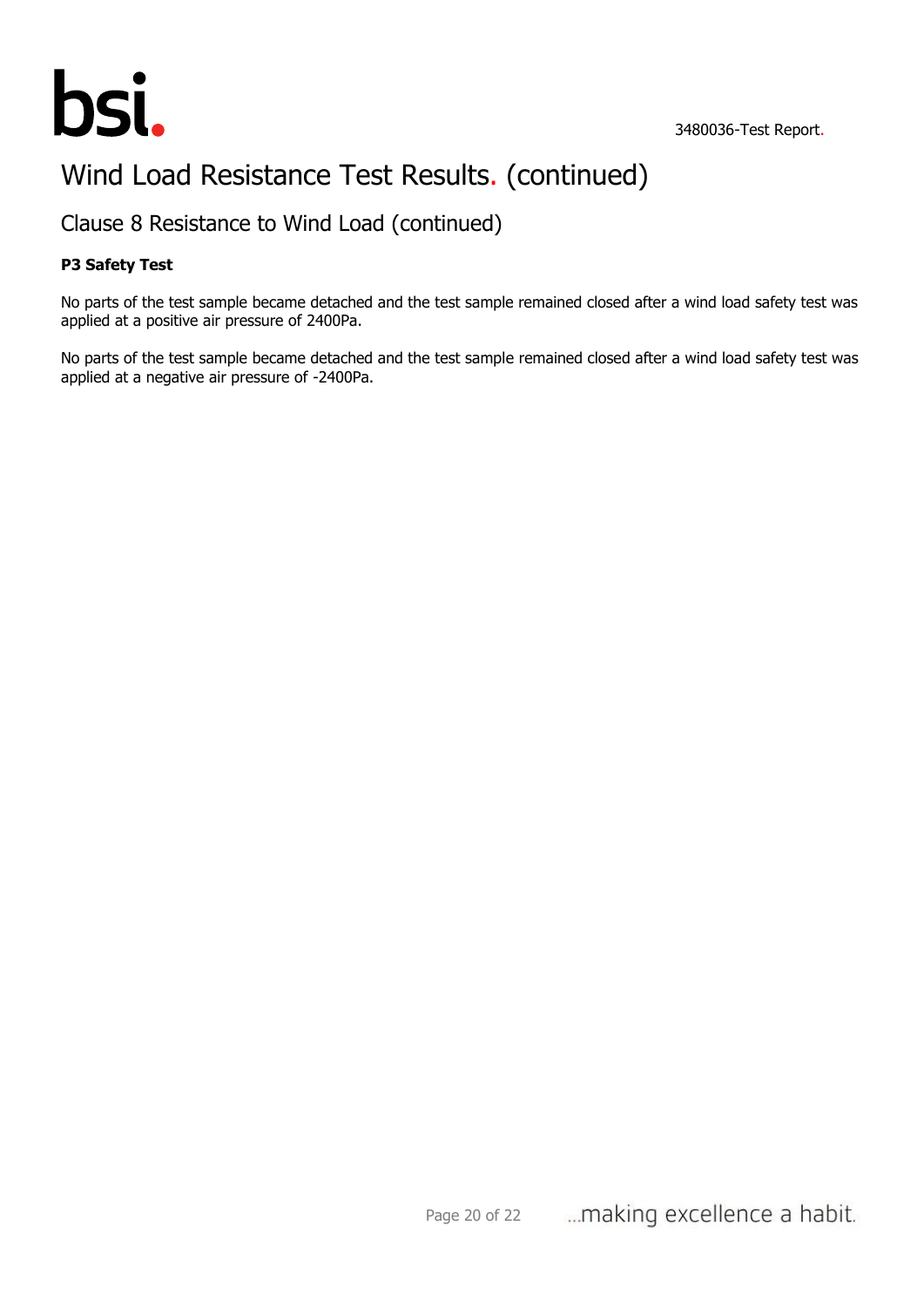

## Test Sample.

| Sample Id ER Number Description |          |                       |
|---------------------------------|----------|-----------------------|
|                                 | 10198114 | Aluminium Double Door |

## Description of Test Sample.

| Sample Description                                                                                   |  |
|------------------------------------------------------------------------------------------------------|--|
| 1 off double leaf open out glaze in hinged door assembly full glass infill with a standard threshold |  |

## Test Requirements.

BS4873 Direct Test

| <b>Clause</b>           | <b>Requirements</b> |
|-------------------------|---------------------|
| <b>Results</b><br>table | BS4873 Direct Test  |

## Glossary of Terms.

PASS: Complies. Tested by BSI engineers at BSI laboratories.

PASS1: Complies. Witnessed by BSI engineers in manufacturers laboratory.

PASS2: Complies. Tests carried out by third party lab; results accepted by BSI.

PASS\*: Report resulted in uncertainty and states that Compliance is more probable than non-compliance.

FAIL: Non compliance – Product does not meet the requirements of this clause.

FAIL\*: Report resulted in uncertainty and states that Non-compliance is more probable than compliance.

N/A: Not applicable to design under consideration.

N/T: Not tested due to similarity to previously tested item; reference earlier test report.